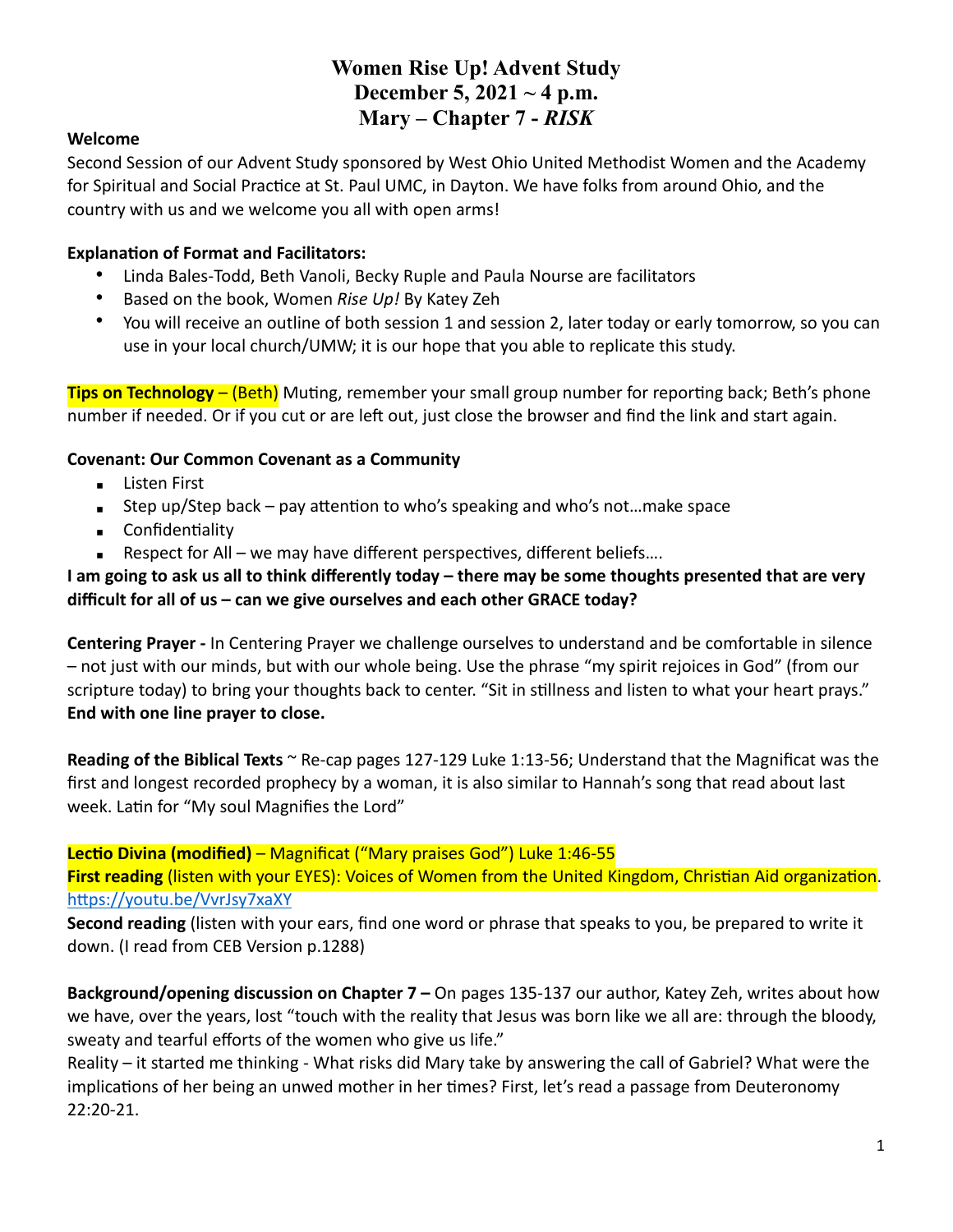"However, if the claim is true and proof of the young woman's virginity can't be produced, then the city's elders will bring the young woman to the door of her father's house. The citizens of that city must stone her until she dies because she acted so sinfully in Israel by having extramarital sex while still in her father's house. Remove such evil from your community!"

We cannot underestimate the gravity of Mary's situation that first Christmas. According to the law of her land, her circumstance brought with it the possibility of execution. Notice there is no exception made if the young woman is pregnant, which would mean her unborn child would share in her same fate.

In such a patriarchal society, who on earth would believe the strange story of a teenage peasant girl?

Can you imagine the fear of entering a priest's home (Zechariah) who was mandated by the government to carry out God's law? Even though Elizabeth was her cousin and had her own miraculous encounter with an angel, with her own pregnancy to follow, she was married. Would she and her priest husband accept this unwed mother?

The holy family was found as "illegal" many times along their journey just because of who they were and what was happening to them. It was a complex, scary, and controversial situation. However, at every turn, the love and mercy of God prevailed through the kindness of friends, family, and especially strangers.

The same dynamic can still occur among God's people today. We can become so preoccupied with the law that we lose sight of the individuals those laws directly impact. So often, the conversation surrounding abortion neglects the circumstances of the lived experiences of women, leaving us completely unaware of why abortion might be considered in the first place. This dynamic leaves us unable or unwilling to show mercy.

It is public knowledge that understanding and addressing the needs of the lived experience of individual women dramatically reduce abortions more than making it illegal ever would. When states work to meet the economic, healthcare, and educational needs of their people, abortion rates drop.

Imagine if God's people today pursued dismantling systems of poverty, barriers to healthcare, demanded livable wages, paid family leave, affordable childcare and ruthlessly advocated for women's rights with the same passion so many of us pursue making abortion illegal. We might just make abortion unnecessary.

Moreover, it would be doing exactly what Joseph, Zechariah, and Elizabeth did for Mary. They heard her story, believed her story, and saw her beyond the category of "illegal," to the categories of compassion, love, and mercy. The Christmas story is the story of perfect love driving out fear. God's law is love and his gospel is peace.

Life is not always clean and simple. Neither is our walk with God. May we remember the faithful example set by the holy family and their relatives that first Christmas. May we be those who would have received them with compassion and mercy rather than send them away or respond with legalism. May the story of Christmas inform how we see our world today.**<sup>1</sup>**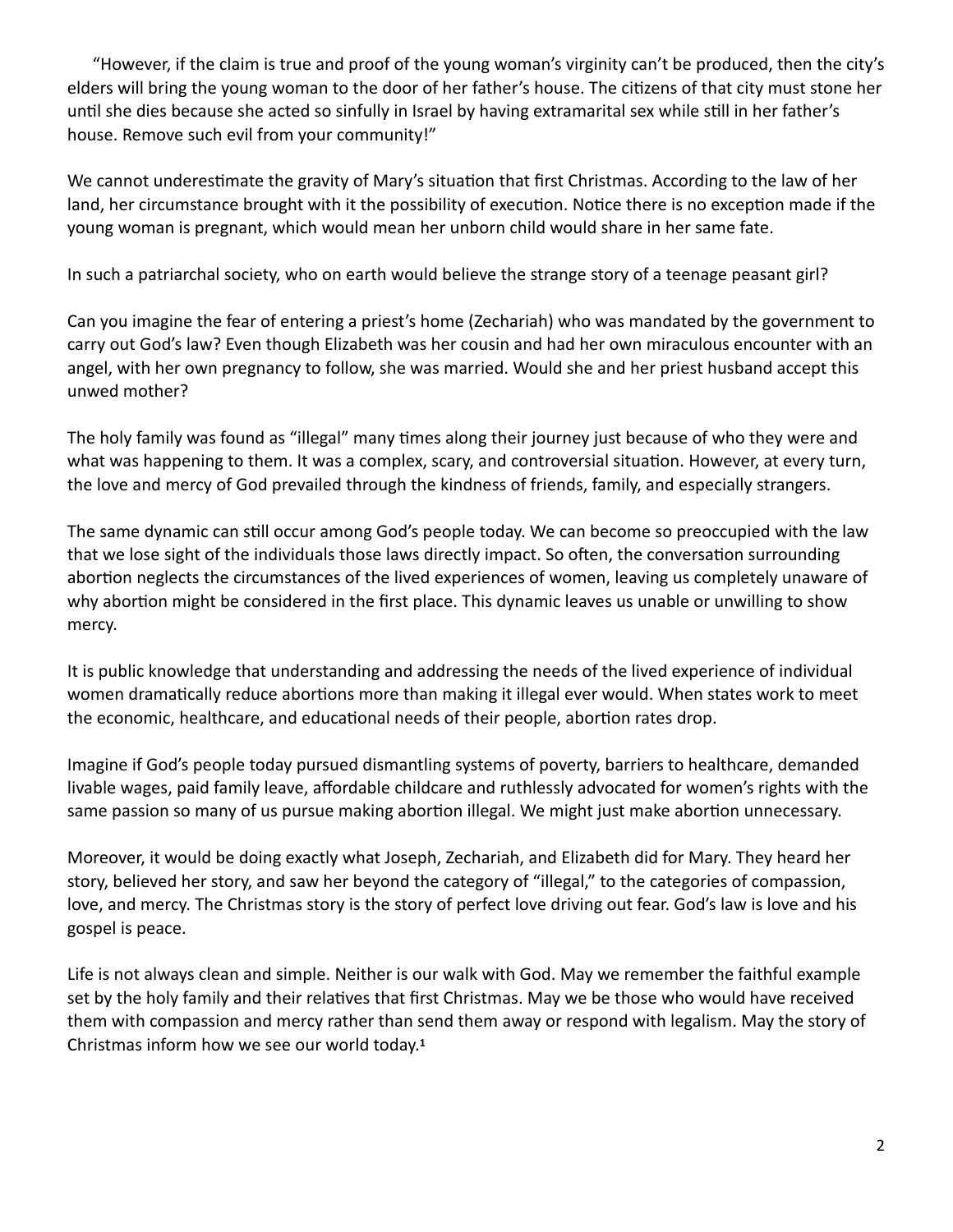**Break Out Session #1 - 15 minutes** – Introduce yourselves to each other and respond to these questions: *Describe a time when you needed to take a risk for another person; a child, family member, spouse, friend. How did that make you feel? How did you make your way through what might happen to you personally because of taking this risk?*

### **Reporting Out** – Individuals may share responses

**Thoughts leading to break out session #2 discussion –** Let's now look at what Katie writes on page 142, the first full paragraph, "If abundant life through Christ is meant for us now, I believe that as his (Jesus) followers we are called to the struggle for justice, so that every single on of us has access to the conditions and resources that allow us to thrive – to enjoy lives of abundance." (John 10:10) Jesus intends for us to experience abundance here in this present moment. What do you think Jesus (we) would want the world to look like NOW for mothers and babies? REVIEW statistics highlighted on the bottom of page 142 and segue into MARY'S SITUATION (Page 143, bottom)

## **Break Out Session #2** – **(15-20 minutes) Remember your group # for sharing and report back after session**

# *Questions for discussion:* (page 146 in text, first paragraph)

"Mary's survival is something we ought to talk about more. If we stop to consider the risk to her life, could we imagine how this loss might shape Jesus' ministry? What would the like of Jesus look like without the love, care, and guidance of his mother?" (What would this look like for ANY child born today at risk of losing its mother?)

## **Reporting Out –** (call on by group numbers, if time)

**Closing Thoughts –** The vulnerability of the infant Jesus's complete dependence on his young mother makes us squirm. Can we accept God as fragile, delicate and needy?

(p.146, para. 3) - Mary's parenting does not end when Jesus is grown. We see this most clearly in the scene at the wedding in Cana described in John 2:1-11; Mary recognizes something in this moment that even Jesus does not yet see. Jesus will be set apart for the highest of callings. She creates room for opportunity and possibility and then gives him the space to make his own decision about how he will respond. There is nothing passive about Mary's role at all, raising a child is unpredictable and ever-changing, parenting is a constant state of action. Mary is the bearer of holy miracles in more ways than one. Mary says yes to the "Slow work of God", the challenging years of preparing Jesus for the moment when he is ready to live into his divine purpose fully. We give thanks for Mary's strong and faithful nurturing of the one who gives us hope and healing today.

# **Christmas Giving Suggestion:**

### **Week 2: Mary**

National Mission Institution Wesley Center in Dayton, OH, *Baby Ready/Infant Mortality* (BRIM) Program exists to surround expecting parents and their children with everything they need to lead stable and secure lives by connecting them to resources such as parenting classes, housing assistance, visiting nurse service, and secure employment. Checks can be sent to Wesley Community Center, 3730 Delphos Avenue, Dayton, OH 45417; designate *Baby Ready* in the memo line. (Info will be in the follow-up email sent today or tomorrow)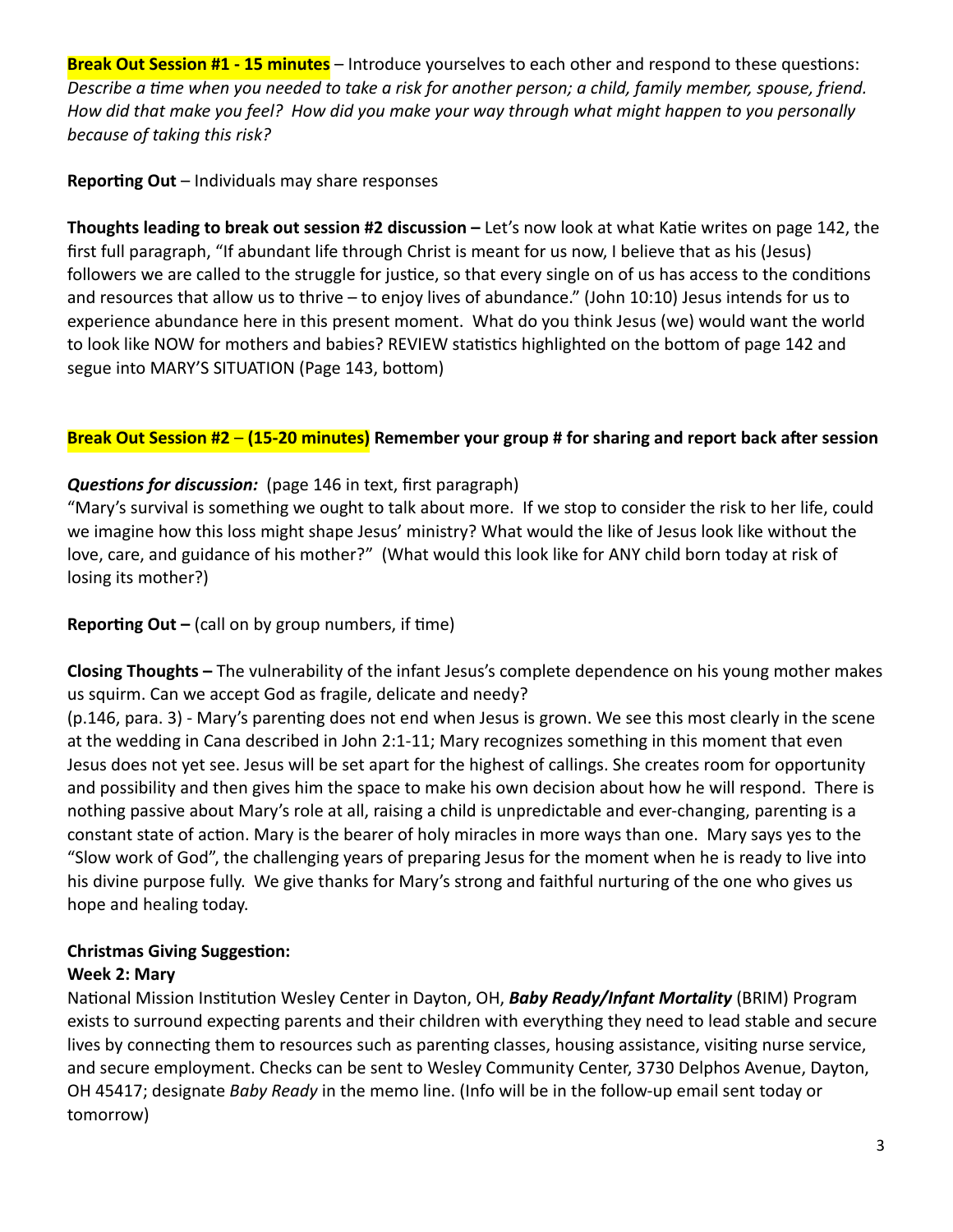#### **Closing Prayer/Poem:**

 "The Work of Christmas" composed by Howard Thurman, an African-American theologian, educator, and civil rights leader.

"When the song of the angels is stilled, when the star in the sky is gone, when the kings and princes are home, when the shepherds are back with their flocks, the work of Christmas begins: to find the lost, to heal the broken, to feed the hungry, to release the prisoner, to rebuild the nations, to bring peace among the people, to make music in the heart."

#### **Closing video – "Be Born in Me"** <https://youtu.be/LADMDb4vzrc>

#### **References and resources:**

**1 Cremer, Ben**; <https://www.facebook.com/ben.cremer>; **How can the Christmas narrative help us to talk about abortion with more discernment?** Posted December 2, 2021, at 9:41am

*Voices of Women from the United Kingdom reading the Magnificat*, Christian Aid <https://youtu.be/VvrJsy7xaXY>

*Background research of Mary* from *The University of Dayton*, founded by the [Society of Mary](https://udayton.edu/rector/mission_identity_roots/index.php) in 1850. The brothers and priests of the Society of Mary are part of a worldwide Marianist family of Catholic brothers, priests, sisters and committed lay people. <https://udayton.edu/imri/mary/index.php>

**"The Work of Christmas"** by Rev. Howard Thurman, from his book, *The Mood of Christmas and Other Celebrations*; published in 1973

*"Be Born in Me"* Christmas music video created and produced by Madison Killen featuring clips and scenes from the movie "The Nativity Story" and the song "Be Born in Me" by Francesca Battilstelli from the Album "Music Inspired by The Story"

<https://youtu.be/LADMDb4vzrc>

Lyrics Everything inside me cries for order Everything inside me wants to hide Is this shadow, an angel or a warrior? If God is pleased with me, why am I so terrified?